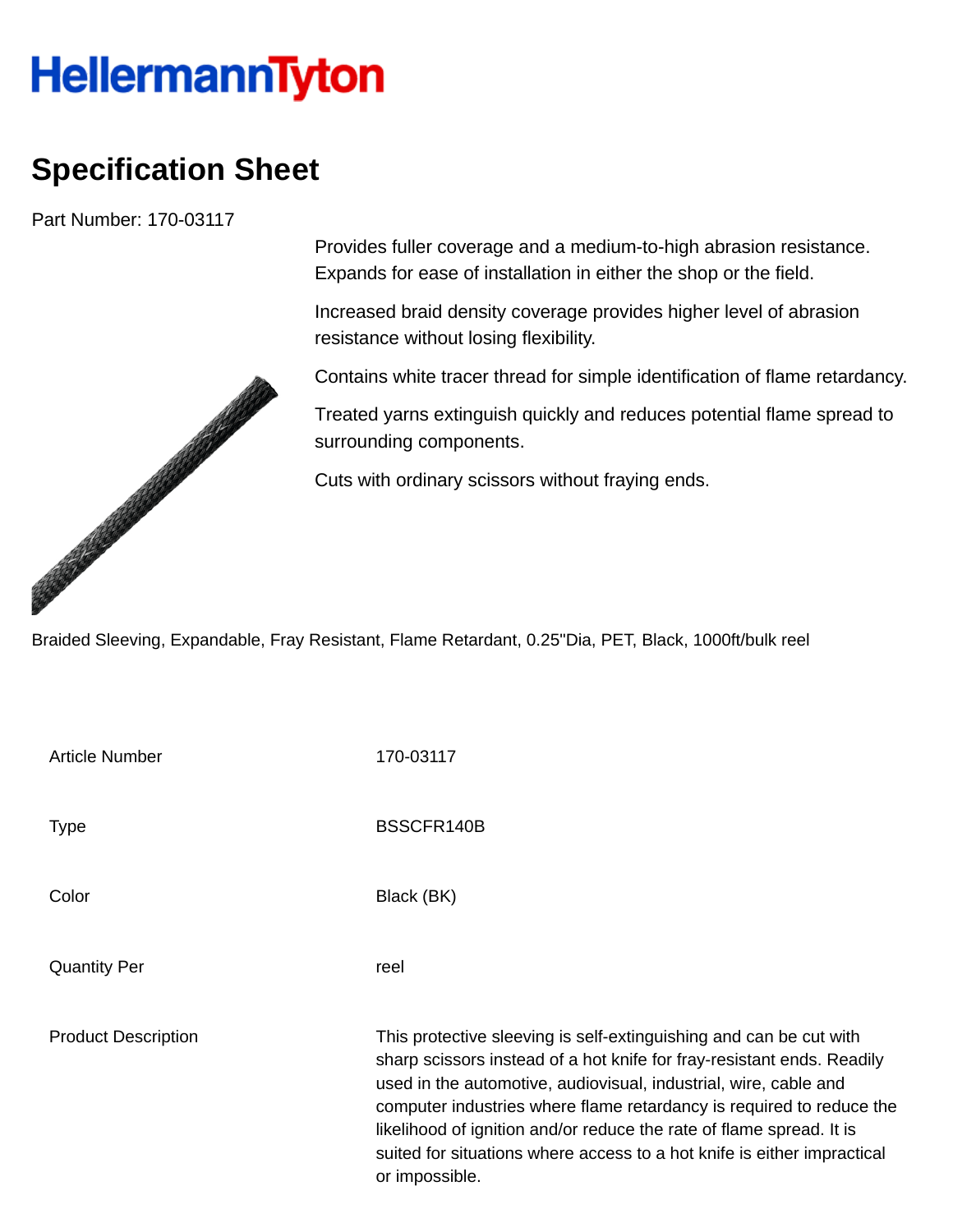| <b>Short Description</b>              | Braided Sleeving, Expandable, Fray Resistant, Flame Retardant,<br>0.25"Dia, PET, Black, 1000ft/bulk reel |  |  |
|---------------------------------------|----------------------------------------------------------------------------------------------------------|--|--|
| <b>Global Part Name</b>               | BSSCFR140B-PET-BK                                                                                        |  |  |
|                                       |                                                                                                          |  |  |
| Length L (Imperial)                   | 1000.0                                                                                                   |  |  |
| Length L (Metric)                     | 304.8                                                                                                    |  |  |
| <b>Bundle Diameter Min (Imperial)</b> | 0.156                                                                                                    |  |  |
| <b>Bundle Diameter Min (Metric)</b>   | 4.0                                                                                                      |  |  |
| <b>Bundle Diameter Max (Imperial)</b> | 0.437                                                                                                    |  |  |
| <b>Bundle Diameter Max (Metric)</b>   | 11.1                                                                                                     |  |  |
| Diameter D (Imperial)                 | 0.437                                                                                                    |  |  |
| Diameter D (Metric)                   | 11.1                                                                                                     |  |  |
| Nominal Diameter (Imperial)           | 0.25                                                                                                     |  |  |
| Nominal Diameter (Metric)             | 6.4                                                                                                      |  |  |

Material Polyester (PET)

Material Shortcut **PET**